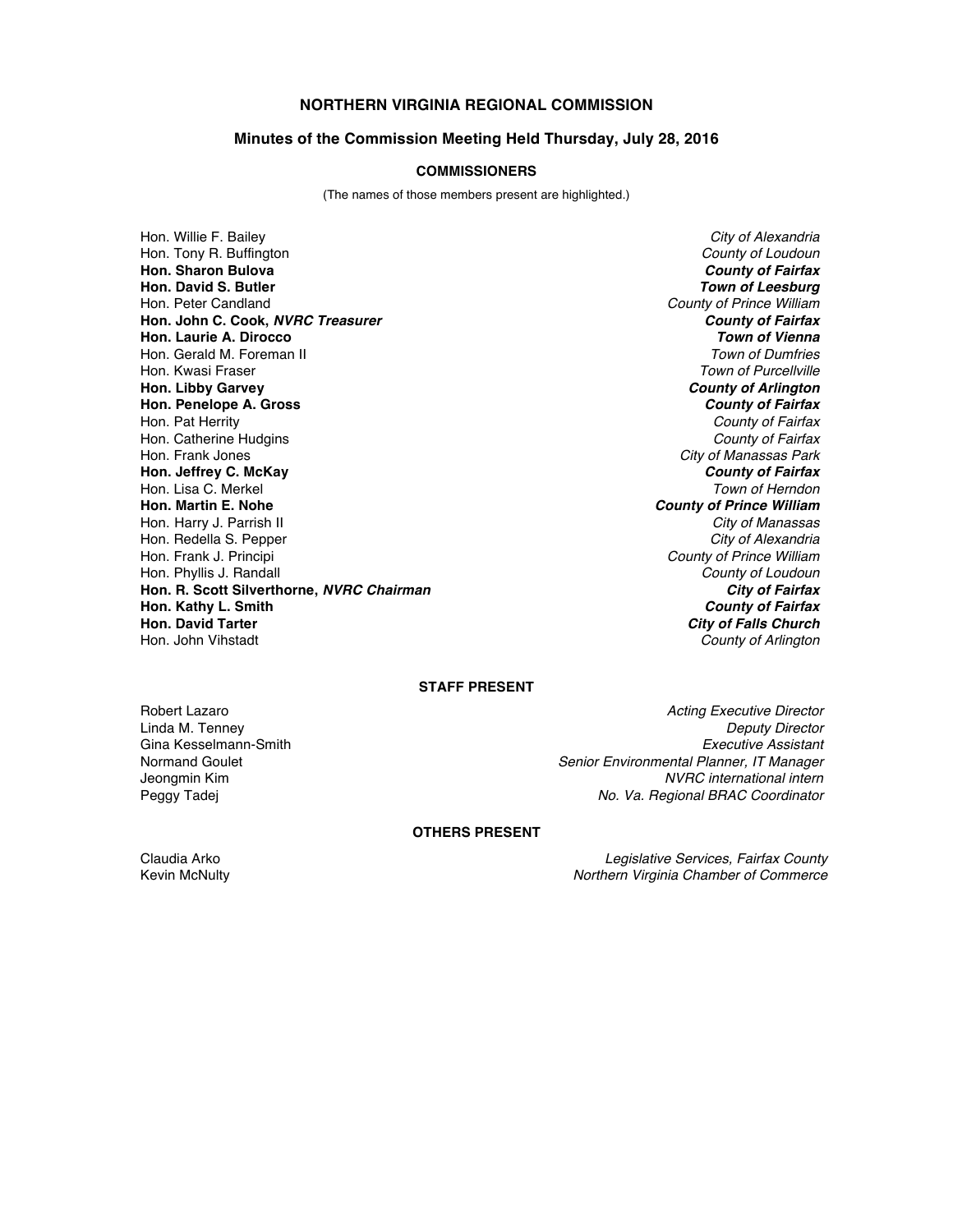Summary Minutes of the Commission July 28, 2016 Page 2

- CALL TO ORDER Chairman Silverthorne called the meeting to order at 7:46 p.m.
- PLEDGE OF ALLEGIANCE The Pledge of Allegiance was recited by all present.
- ROLL CALL The roll was called and all members present or absent were noted for the record.

MINUTES Commissioner Bulova moved approval of the Commission meeting minutes of June 23, 2016. The motion was seconded by Commissioner DiRocco and carried unanimously.

- CONSENT AGENDA Commissioner Bulova moved approval of the Resolution No. P17-01: Support of the National Capital Trails Plan. The motion was seconded by Commissioner Gross and carried unanimously.
- ACTION ITEM Due to a lack of the necessary votes (13 Commissioners) Resolution No. P17-02: Bylaws amendment was moved to the September Commission Meeting.

ACTING EXECUTIVE DIRECTOR'S REPORT

• Leesylvania State Park Living Shoreline Restoration & Trail Expansion

Printed copies of the report were distributed and Mr. Lazaro went through the slides:

- Sustainability Network
- Solarize NoVA
- Community/Military Partnership
- Four Mile Run Watershed
- Charts:
	- o Revenue Allocation by Program Area FY17 (as adopted)
	- o NVRC Budgeted Revenue by Source, FY17
	- o Timeline of Grants
- CHAIRMAN'S REPORT Chairman Silverthorne mentioned the Solarize campaign and talked about how great it is that NVRC offers the ability to share ideas between jurisdictions.

The Chairman also reported on the Executive Committee Meeting that met before the Commission Meeting. He thanked everyone on that Committee for participating.

**WORKFORCE** COMMITTEE REPORT & COMMUNITY&MILITARY PARTNERSHIP COMMITTEE REPORT

Commissioner Gross talked about the Community and Military Partnership Meeting that took place July 14 and was chaired by Commissioner Gross. She reported that they received a legislative update by John M. Simmons, co-founder and managing partner of The Roosevelt Group explained that a BRAC is prohibited in both the House and Senate Authorization and Appropriations bills but advised to stay tuned for action after the election. A major concern is the readiness of our military getting aircraft ready for an overseas mission, lack of training for pilots, not having enough senior enlisted people to train and supervise younger ones and USA not ready for a high end war until Fiscal Year 2028.

Commissioner Gross also mentioned the Virginia Strategic Plan with its 20 recommendations:

- 1. Create a Center of Excellence (COE) at the College of William and Mary devoted to a "Whole of Government" approach to national security challenges.
- 2. Develop a strategy to close Navy identified strategic development gaps.
- 3. Support expanding the RDT&E mission at NSWC Dahlgren.
- 4. Accelerate efforts to pursue a cyber security mission for the Virginia Air National Guard.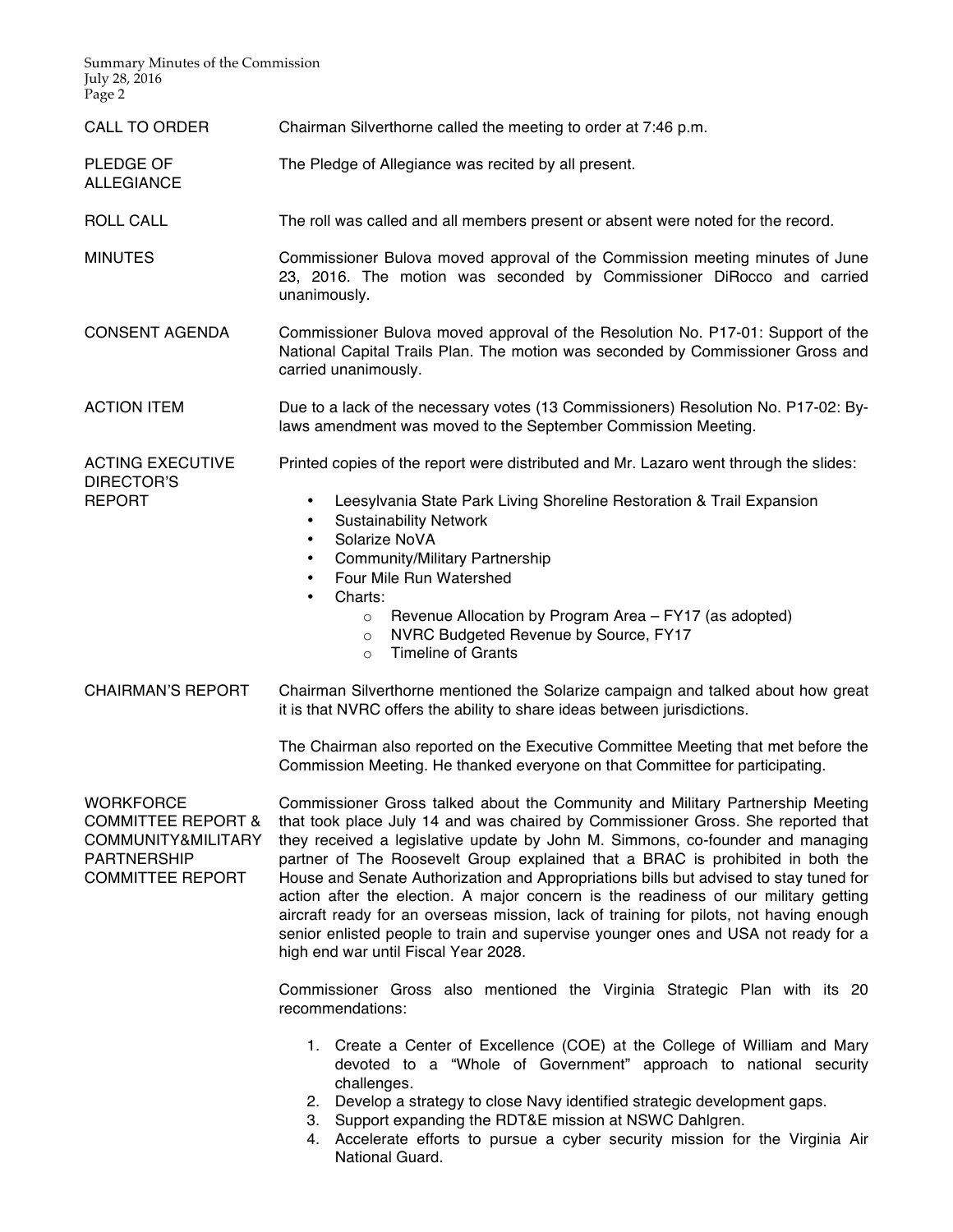- 5. Host the persistent training environment for USCYBERCOM in Suffolk.
- 6. Develop partnerships with industry and academia to strengthen and expand the Navy's current cyber portfolio with an academic/joint/interagency Center of Excellence.
- 7. Increase Commonwealth involvement in autonomous systems development.
- 8. Support expanding the Aviation Applied Technology Directorate's (AATD) mission at Fort Eustis and increase support for joint research with the NASA Langley Research Center and the DOE Jefferson Lab.
- 9. Compete for a National Network for Manufacturing Innovation (NNMI) Institute.
- 10. Develop a proposal to leverage the capabilities at the Virginia Modeling, Analysis and simulation Center (VMASC) to help DOD improve war gaming and virtual and constructive training.
- 11. Investigate opportunity to conduct logistics optimization RDT&E at ort Lee and Fort Belvoir.
- 12. Implement Military Infrastructure Bonding Authority.
- 13. Fully utilize the suite of authorities under the National Defense Authorization Act (NDAA) enabling increased use of shared services.
- 14. Support expanding the Rivanna Station Integrated Intelligence Campus.
- 15. Continue efforts to bring the F-35 Joint Strike Fighter to Virginia.
- 16. Promote Langley AFB as the location for additional aircraft.
- 17. Support expanding Joint Service and Special Operations Command training opportunities at Fort AP Hill and Fort Pickett.
- 18. Facilitate additional mission growth at Fort Belvoir.
- 19. Support establishing Underwater, Surface and Airborne Unmanned and Autonomous Testing Range at the Third Port and Felker Field at Fort Eustis.
- 20. Support development of additional overhaul and repair opportunities for submarines.

Moreover, she reported on Mr. Pantano's presentation from the Institute for Veterans and Military Families at Syracuse University and Allison Fisher from the Non-Profit & Public Service Accenture.

Commissioner McKay announced that the next Community & Military Partnership Meeting is going to take place September 15th at the Lorton Workhouse Arts Center.

- NVTA REPORT Commissioner Nohe reported that NVTA had a unanimous vote on the FY17 project list worth 462 Million dollars. He also added that regionalism is a big factor in the success. Even though not every jurisdiction got a project funded, everyone agreed that it was a great project list and beneficial to the whole region.
- EXECUTIVE SESSION Upon a motion made in accordance with Virginia Code No. 2.1, Section 344 and duly seconded, the Commission decided unanimously to enter into executive session for the purpose of discussing personnel matters.

Commissioner DiRocco made a motion to reconvene in public session and certify that only public business matters lawfully exempted from open meeting requirements and only such public business matters as were identified in the motion by which the closed meeting was convened were heard, discussed, or considered in the closed session by the Commission. This motion was seconded by Commissioner Butler and carried unanimously.

Commissioner Nohe made a motion to accept a recommendation made by the Executive Committee regarding a personnel matter. This motion was seconded by Commissioner Garvey and carried unanimously.

ADJOURNMENT Chairman Silverthorne adjourned the meeting at 9:22 p.m.